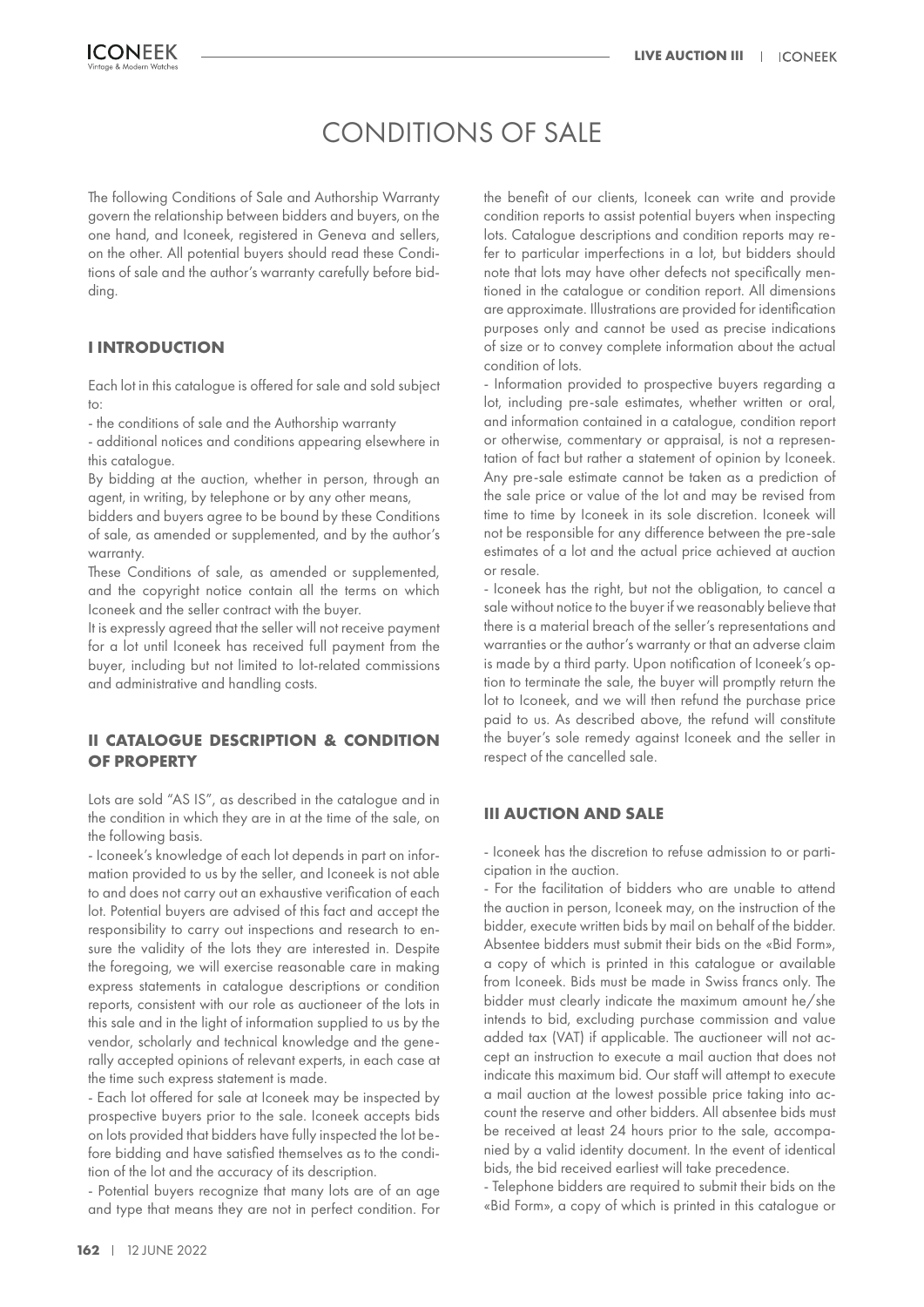available from Iconeek.

- Increasing bids are generally 10%, however the auctioneer may change the increments at his sole discretion.

Iconeek recommends that online bidders inspect any lot they may bid on prior to the sale, and condition reports are available on request. Bidding in a live auction can progress rapidly. To ensure that online bidders are not disadvantaged when bidding against telephone bidders, the procedure for placing bids, through the designated or chosen online bidding platform, is a one-step process. By clicking on the bid button on the computer screen, a bidder submits a bid. Online bidders acknowledge and agree that bids submitted in this manner are final and may not be changed or withdrawn in any way. In the event that an online bid and a mail or telephone bid are identical, the first bid may take precedence at the discretion of the auctioneer. The next bid increment is indicated for the convenience of online bidders in the bid button. The bid increment available to online bidders may vary from the next bid actually taken by the auctioneer, as the auctioneer may deviate from the standard Iconeek increments at any time and at their discretion, but an online bidder may only place a bid in an entire bid increment.

- By placing a bid, whether by mail, telephone or online, a bidder accepts personal responsibility for paying the purchase price, as described in more detail below, plus any other applicable fees.

- The organization of mail, telephone and online auctions is a free service provided by Iconeek to potential buyers. While we undertake to use reasonable care in this activity, we cannot accept responsibility for the failure to carry out these bids, unless such failure is due to intentional fault on our part.

- The auction will take place online on the drouotonline.com and invaluable.com platforms, by telephone bidding or by mail bidding which must be sent 24 hours before the auction to bids@iconeek.com or by mail to the following address (mail must be received at least 24 hours before the auction):

#### ICONEEK - Auctions Place Longemalle 19 CH-1204 Geneva

We recommend that buyers register for the auction at least 48 hours before the auction to ensure that their registration is approved in time. A bank guarantee may be required to confirm entry.

All cancellations of orders must be sent at least 12 hours before the auction.

- Each lot is offered with a reserve price, which is the confidential minimum sale price agreed by Iconeek with the seller. The reserve will not exceed the pre-sale low estimate at the time of the auction.

- The Auctioneer has the discretion at any time to refuse a bid, withdraw a lot, reoffer a lot for sale (including after the hammer has fallen) if he believes there may be an error or dispute and to take such other action as he reasonably considers appropriate.

- The Auctioneer will commence and progress the bidding at such levels and in such increments as he deems appropriate. In order to protect the reserve of a lot, the auctioneer may place one or more bids on behalf of the seller up to the reserve without indicating that he is doing so, either by placing consecutive bids or by responding to other bidders. When the reserve price agreed with the seller is not reached, the Auctioneer moves on to the next lot.

- The sale is conducted in Swiss francs and payment is due in Swiss francs.

- The highest bidder accepted by the auctioneer will be the buyer and the blow of the hammer marks the acceptance of the highest bid and the conclusion of a contract of sale between the seller and the buyer.

- If a lot is not sold, the auctioneer will announce that it has been «passed», «withdrawn», «returned to owner» or «purchased».

#### **IV BUYER'S PREMIUM**

- The sale is conducted in Swiss francs and payment is due in Swiss francs.

- The buyer undertakes to pay us, in addition to the hammer price of each lot, the buyer's commission plus any applicable value added tax (VAT). The buyer's premium is 25% of the hammer price of each lot up to CHF 250'000.-, 20% from CHF 250'001.- up to CHF 2'000'000.- and 15% from CHF 2'000'001.-. VAT of 7.7% is payable on the buyer's auction commission. This tax is refunded to any buyer domiciled outside Switzerland if, and only if, Iconeek receives an export declaration from that buyer for a purchased lot that has been cleared by Swiss customs and the value of the VAT is greater than CHF 50.-. For temporarily imported lots listed in the catalogue with a o symbol preceding the lot number, VAT will be calculated on the hammer price and also on the commission. All prices, fees, charges and expenses set out in these conditions of sale are exclusive of VAT.

- Buyers bidding on drouotonline.com will pay an additional fee of 3% on top of the hammer price, buyers bidding on invaluable.com will pay an additional fee of 5% on top of the hammer price, plus the 25% buyer's commission and additional costs.

- Unless otherwise agreed, a buyer is required to pay for a lot purchased immediately after the auction, regardless of any intention to obtain an export or import license or other permit for that lot. Payments must be made by the invoiced party in Swiss francs by bank transfer in accordance with the bank transfer details provided on the invoice for the purchased lots.

- Payments may be made by bank transfer or in cash for payments of CHF 20'000.- or less. Credit cards will only be accepted at our Geneva office with an additional 2% commission. Cheques are not accepted.

# **V COLLECTION OF GOODS**

- Iconeek will not release a lot to the buyer until we have received full payment of the purchase price, the buyer has paid all amounts due to Iconeek, including any fees due,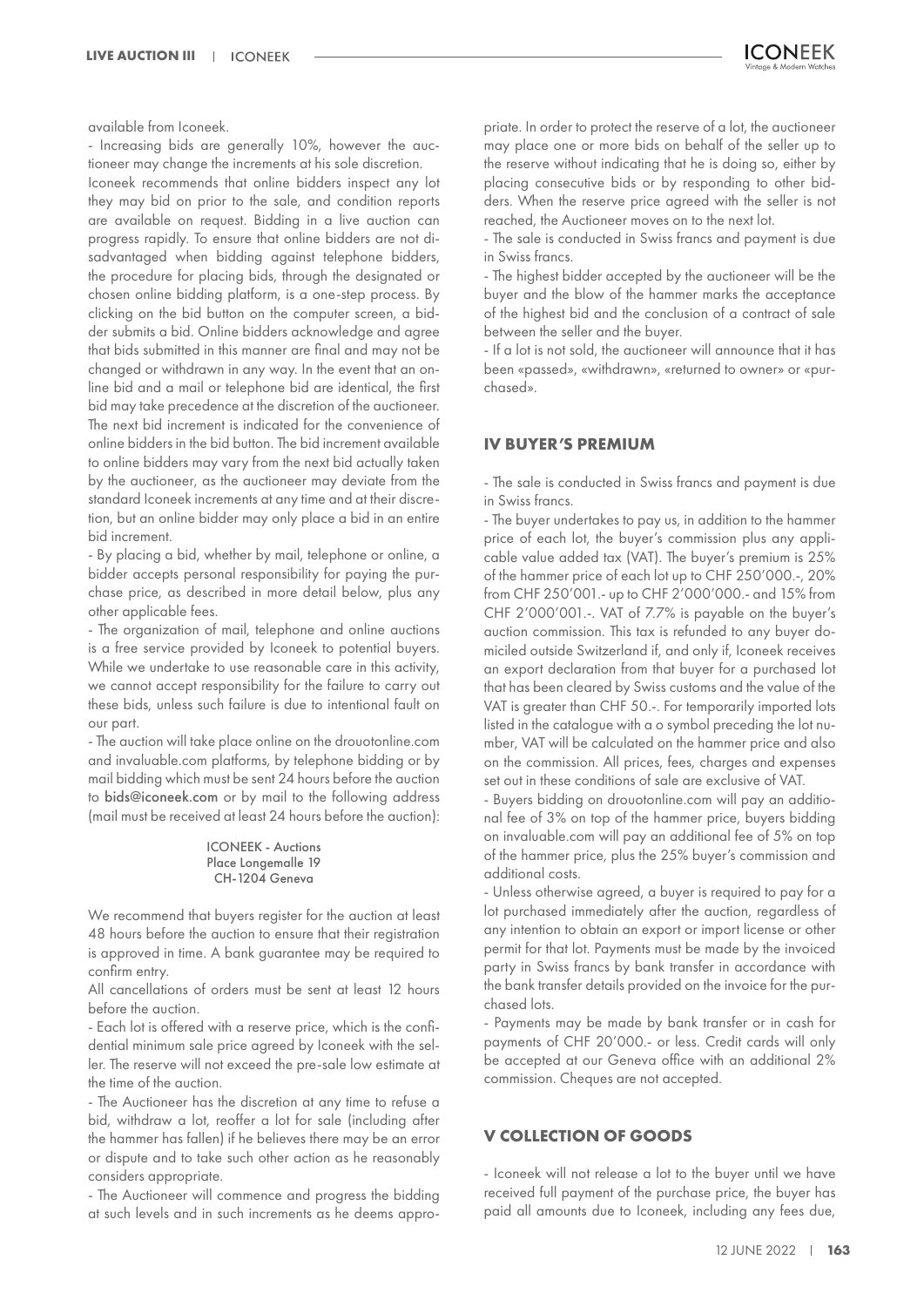and has provided information and documentation. Once a buyer has satisfied all of the above conditions, they must contact us on +41 22 310 39 07 to arrange collection of the purchased item.

- The buyer must arrange collection of a purchased lot within seven days of the auction date. After the auction, all lots will be held at our premises or a suitable storage facility. A charge of CHF 30.- per lot, per week, as well as a lump sum of CHF 100.- for the administrative costs of the lot which has not been collected or shipped at the buyer's expense within 7 days from the day of the auction. We will not release the purchased lots to the buyer until these fees have been paid in full.

- As a courtesy to its clients, Iconeek will pack purchased lots free of charge for collection from the Geneva office. Iconeek will co-ordinate, and request a quote, from the shipping agents requested by the buyer. Any such instructions are entirely at the buyer's risk and responsibility, and we will not be responsible for the acts or omissions of third-party packers or shippers. The buyer is responsible for the payment of all import duties and local taxes payable to import the goods to their final destination.

- Iconeek will require the presentation of valid identification before releasing a lot to the buyer or their authorized representative.

- If a purchased lot is paid for but not collected within six months of the auction, the buyer authorizes Iconeek, upon notification, to arrange a resale of the item by auction or private sale, with estimates and reserve set at Iconeek's reasonable discretion. The proceeds of such sale shall be applied to the payment of storage costs and all other costs and expenses owed by the buyer to Iconeek, and the remainder shall be forfeited if not collected by the buyer within two years of the original auction.

#### **VI REMEDIES IN CASE OF NON-PAYMENT**

Without prejudice to any rights the seller may have, if the buyer, without prior agreement, does not pay the purchase price of a lot within 7 days of receipt of the invoice, one of the following decisions may be taken:

1- to store the lot in the premises of Iconeek or elsewhere at the sole risk and expense of the buyer

2- cancel the sale of the lot, retaining any partial payment of the purchase price as liquidated damages.

3- resell the lot at auction or private sale, with estimates and reserve set at Iconeek's reasonable discretion, it being understood that in the event that such resale is less than the original auction price and the buyer's commission for that lot, the buyer will remain liable for the loss of profit as well as for all costs incurred in such resale

5- communicate the name and address of the buyer to the seller to enable the latter to initiate legal proceedings to recover the amounts due and the legal costs.

The buyer will be responsible for ensuring the lot and Iconeek will not be liable for any damage to the item from the day of the auction.

# **VII EXPORT, IMPORT AND ENDANGERED SPECIES PERMITS AND AUTHORISATIONS**

Before bidding on an item, potential buyers are advised to find out for themselves whether a permit is required to export a lot from Switzerland or to import it into another country. Potential buyers are advised that some countries prohibit the import of goods consisting of or incorporating plant or animal materials, such as coral, crocodile, ivory, whalebone, Brazilian rosewood, rhinoceros' horn or tortoise shell, irrespective of their age, percentage or value. Therefore, before bidding, potential buyers who plan to export the purchased lots should familiarise themselves with the export and import regulations of the countries concerned. Please note that the United States prohibits the import of any item containing African elephant ivory. Asian elephant ivory can only be imported into the United States if accompanied by independent scientific analysis of the continent of origin and confirmation that the item is over 100 years old.

For any item containing endangered species other than elephant ivory, an importer into the United States must provide documented evidence of the species identification and age of an object to demonstrate that the item qualifies as an antique. To do so, the buyer will need to obtain an independent appraisal certifying the endangered species on the object and that the object is not less than 100 years old. A prospective buyer planning to import an object containing endangered species into the United States may not rely on Iconeek cataloguing to establish the endangered species present on the object or to establish the age of the object and must consult a qualified independent expert before bidding on the lot.

The buyer is solely responsible for complying with these laws and for obtaining any necessary export, import and endangered species permits or licenses. Failure or delay in obtaining a license or permit will not justify cancellation of the sale or any delay in payment in full for the lot.

#### **VIII LIMITATION OF LIABILITY**

Iconeek makes no warranty to you in respect of any lot and shall not be liable to you:

- for any error, misprint or missing information in the description of a lot supplied, we make reasonable efforts to catalogue the lot concerned

- for any failure by the buyer to pay for the lot

- for any special, consequential, incidental or indirect damages of any kind under any circumstances.

- All lots are sold without any express or implied warranties or representations by Iconeek or the seller as to the merchantability, special purpose, rarity, significance, correctness of indications as to the author, maker, origin, period, age, attribution, authenticity, provenance, weight or condition of any item. Similarly, no statement (whether oral or written, whether made in the catalogue, advertisement, bill of sale, published, advertised or otherwise) made by an employee or agent of Iconeek shall be construed as a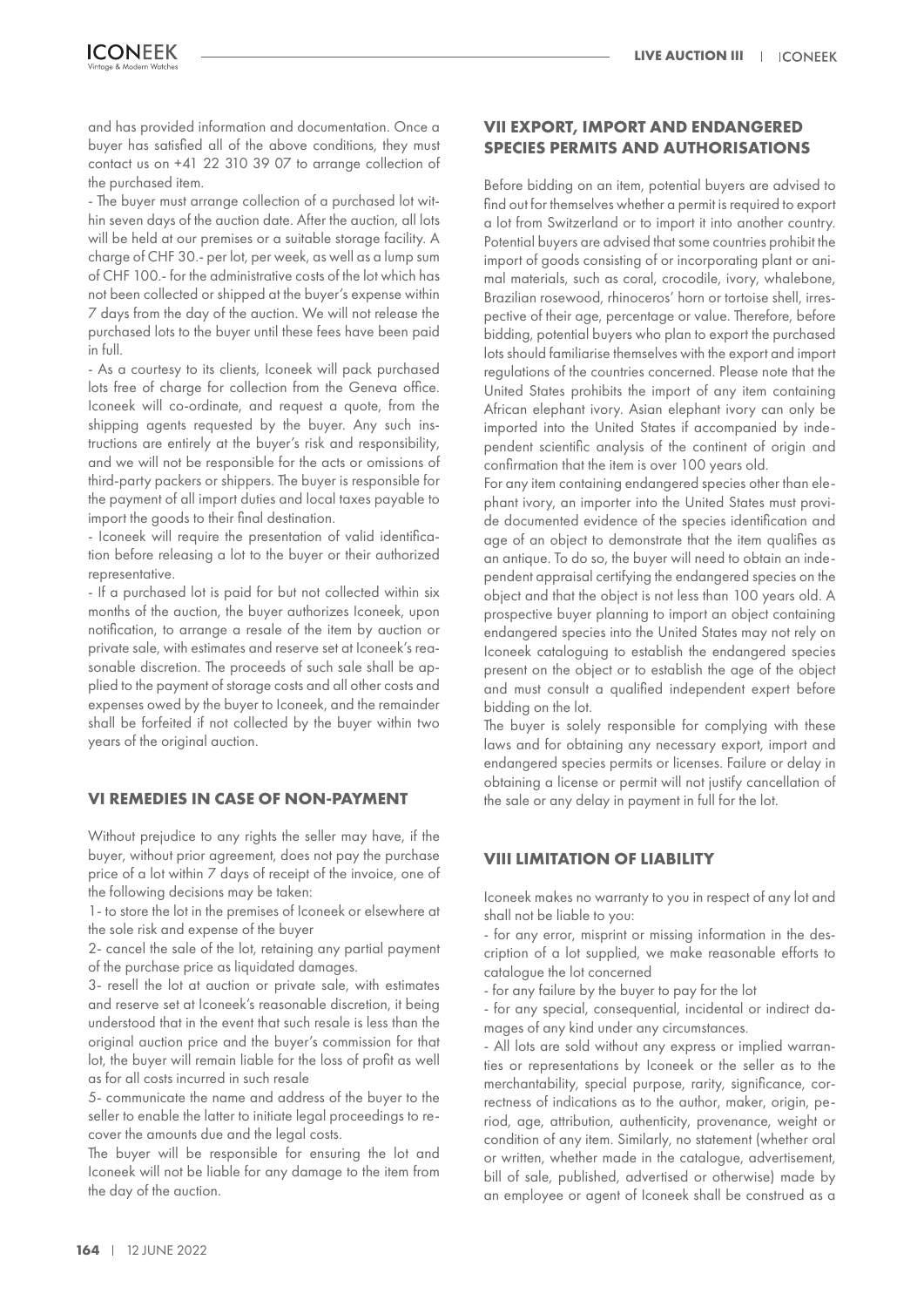warranty, representation or assumption of liability. Neither Iconeek nor the seller is responsible for the deterioration or defect of any lot.

# **IX EXPORT, IMPORT, SALES AND/OR USE TAXES**

Buyers should note that they are responsible for all fees, duties and taxes associated with the export and import of the lots they have shipped or that have been shipped on their behalf, including any applicable sales and/or use taxes that may be due upon importation of the property into the United States.

Please contact the auction organizer for further details.

#### **X STATEMENT OF CONDITION**

This catalogue has been prepared by our specialists with care and in good faith. The information contained in the catalogue is an expression of opinion only and does not constitute a warranty. It is provided for information purposes only. The same applies to photographs, dimensions and weights. The catalogue may mention certain damages without being exhaustive. Iconeek does not guarantee that all components of a watch are original components.

Almost all watches and clocks have undergone repairs and overhauls during their lifetime and may therefore contain non-original parts. We do not guarantee the authenticity of any component of a watch or clock. Clocks may be sold without pendulum, weight or key. As antique watches and clocks often have very fine and complex mechanisms, maintenance, battery replacement or other repair work may be required at your expense. We do not guarantee the correct functioning of a watch or clock. Certificates are not available unless described in the catalogue. Most watches have been opened to determine the type and quality of the movement. For this reason, watches with a waterproof case may not be waterproof and we recommend that you have them checked by a competent watchmaker before use.

#### **XI GENERAL**

- The copyright in all images, illustrations and written materials produced by or for Iconeek in relation to a lot, including the contents of this catalogue, is and shall at all times remain the property of Iconeek and such images and materials may not be used by the buyer or any other party without our prior written consent. Iconeek and the seller make no representation or warranty that the purchaser of a lot will acquire any copyright or other reproductive rights in it. - Notifications to Iconeek should be made in writing, quoting the name and date of the sale specified at the beginning of the catalogue. Notices to customers shall be sent to the last address notified in writing by them to Iconeek.

- These conditions of sale are not assignable by the buyer

without our prior written consent but are binding on the buyer's successors, assigns and representatives.

- If any provision of these terms of sale is held to be void, invalid or unenforceable for any reason, the remaining provisions shall remain in full force and effect. The failure or delay of any party to exercise any right or remedy under these Conditions of Sale shall not constitute a waiver or relinquishment of such right or remedy, in whole or in part.

#### **XII LAW AND JURISDICTION**

- The rights and obligations of the parties with respect to these Terms and Conditions of Sale and the Authorship Warranty, the conduct of the auction and all matters relating to the foregoing shall be governed by and construed in accordance with Swiss law.

- For the benefit of Iconeek, all bidders and sellers agree that the ordinary courts of the Canton of Geneva, Switzerland, shall have exclusive jurisdiction to settle all disputes relating to all aspects of all matters or transactions to which these Conditions of Sale and the Authorship Warranty relate or apply, subject to recourse to the Federal Court. All parties agree that Iconeek retains the right to bring proceedings in any court other than the ordinary courts of the Canton of Geneva.

- All bidders and sellers irrevocably consent to the service of process or any other document in connection with any court proceeding by personal service, delivery by mail or in any other manner permitted by Swiss law, the law of the place of service or the law of the jurisdiction in which the proceeding is taken, at the last address of the bidder or seller known to Iconeek.

#### **AUTHORSHIP WARRANTY**

Iconeek warrants the authorship of the goods listed in this auction catalogue and described in the bolded or capitalised headings for a period of five years from the date of sale by Iconeek, subject to the exclusions and limitations set out below.

- Iconeek grants this authorship warranty only to the original registered buyer (i.e. the registered winning bidder) of any lot. This authorship warranty does not extend to subsequent owners of the property, including purchasers or beneficiaries by gift of the original purchaser, heirs, successors, beneficiaries and assigns; to property whose description in the catalogue (including detailed descriptions accessible on the website www.iconeek.com) indicates that there is a conflict of opinion as to the authorship of the property; to property where our attribution of authorship was, at the date of sale, in accordance with the generally accepted opinions of specialists, academics or other experts; to property which has been inaccurately described or dated by scientific methods or tests not generally accepted for use at the time of publication of the catalogue or which were at that time considered unreasonably expensive or impractical to use or likely, in our reasonable opinion, to have caused